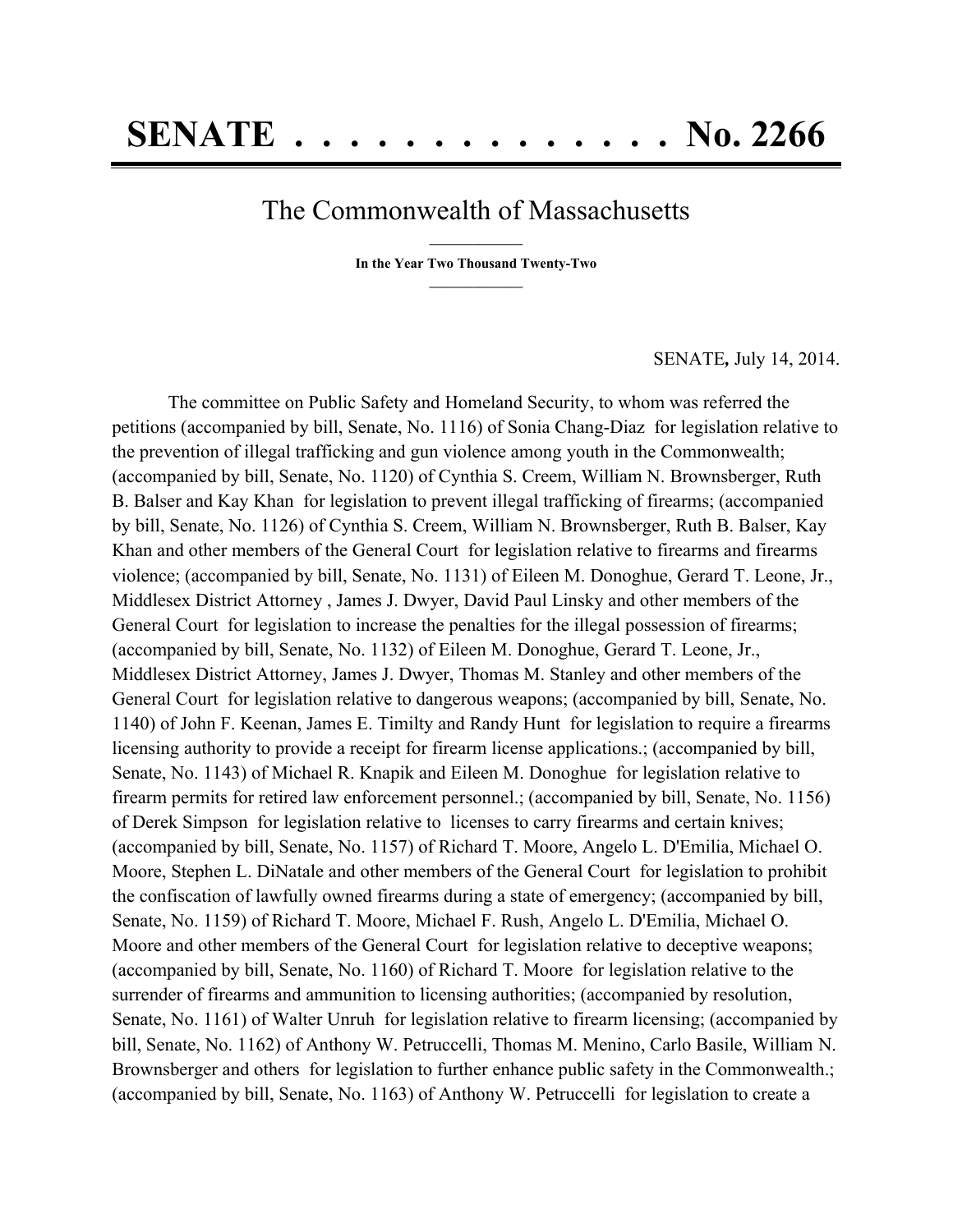GPS Locators in Firearms Study Commission; (accompanied by bill, Senate, No. 1178) of James E. Timilty for legislation to create separate criminal offenses for assault committed with a firearm; and (accompanied by resolve, Senate, No. 1198) of James E. Timilty, Daniel B. Winslow and Bruce E. Tarr for legislation to provide for an investigation and study by a special commission relative to school safety, report the accompanying Order (Senate, No. 2266).

> For the committee, James E. Timilty